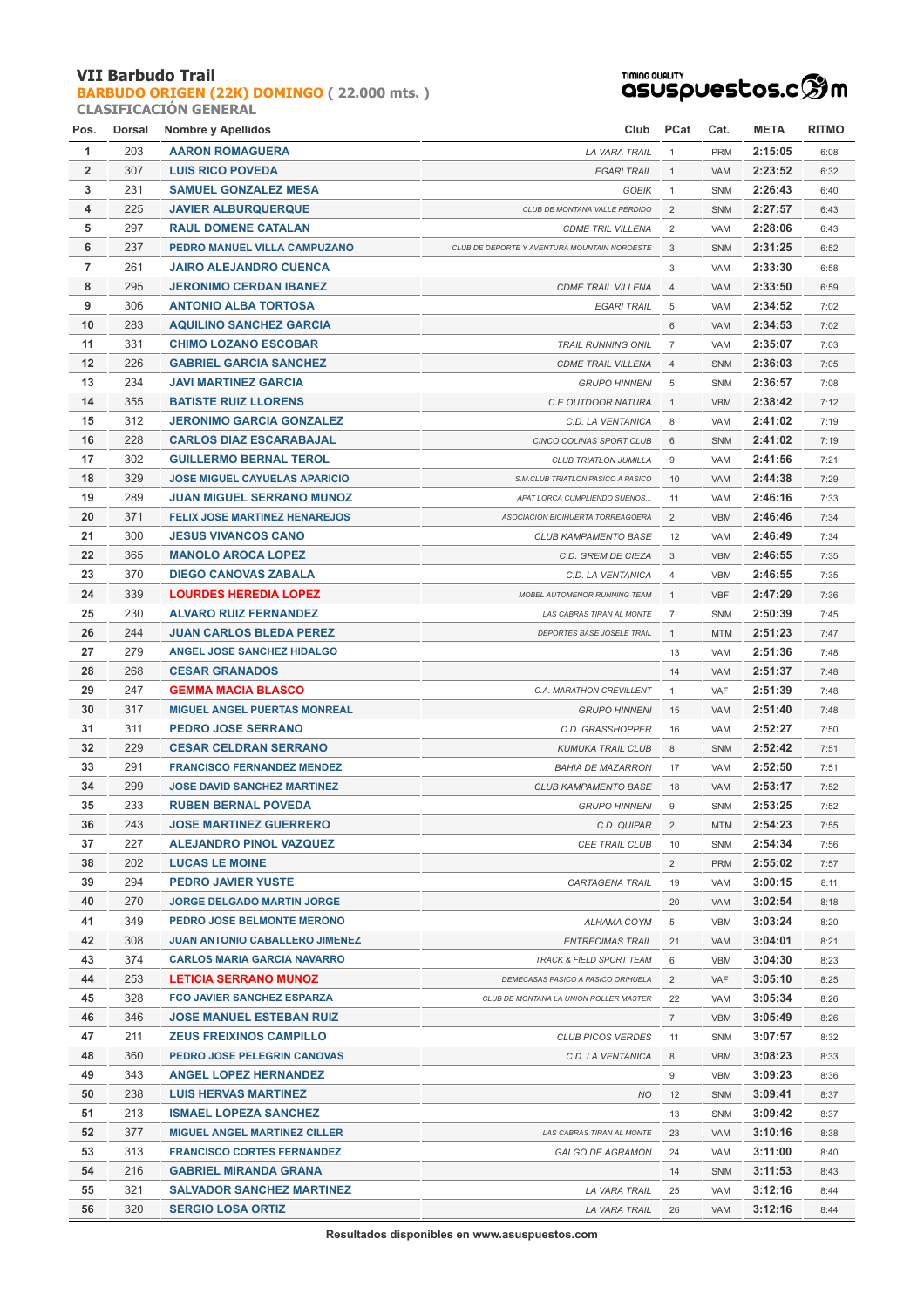### **VII Barbudo Trail**

**[BARBUDO ORIGEN \(22K\) DOMINGO](http://localhost/inscripcionWEBHost/prueba.php?cod=90) ( 22.000 mts. ) CLASIFICACIÓN GENERAL**



| Pos. | Dorsal | Nombre y Apellidos                        | Club                               | <b>PCat</b>    | Cat.       | <b>META</b> | <b>RITMO</b> |
|------|--------|-------------------------------------------|------------------------------------|----------------|------------|-------------|--------------|
| 57   | 260    | <b>CARMEN RUIZ LOPEZ</b>                  | UPCT-PUERTO DE CARTAGENA           | 3              | VAF        | 3:12:46     | 8:45         |
| 58   | 264    | <b>SEBASTIAN CARRION OLIVARES</b>         |                                    | 27             | <b>VAM</b> | 3:12:51     | 8:45         |
| 59   | 246    | <b>RAQUEL LAPI ESTEVEZ</b>                | C.D. RUNTRITON CARTAGENA           | $\overline{4}$ | VAF        | 3:13:49     | 8:48         |
| 60   | 276    | <b>JULIAN PAREDES PEREZ</b>               |                                    | 28             | VAM        | 3:14:42     | 8:51         |
| 61   | 287    | <b>FRANCISCO JAVIER LOPEZ TORROGLOSA</b>  | APAT LORCA CUMPLIENDO SUENOS       | 29             | VAM        | 3:15:10     | 8:52         |
| 62   | 376    | <b>VICTOR MANUEL PEREZ LOZANO</b>         | UNIVESIDAD DE ALICANTE             | 10             | <b>VBM</b> | 3:15:26     | 8:53         |
| 63   | 221    | <b>JAY GUARNIZO</b>                       | 100% TRAIL MURCIA                  | 15             | SNM        | 3:18:05     | 9:00         |
| 64   | 210    | <b>JOSE MARIA BARAHONA BELLIDO</b>        |                                    | 16             | <b>SNM</b> | 3:18:06     | 9:00         |
| 65   | 232    | <b>DAVID RIOS SANCHEZ</b>                 | <b>GRUPO HINNENI</b>               | 17             | SNM        | 3:18:11     | 9:00         |
| 66   | 303    | <b>ANTONIO ORTIZ MARTINEZ</b>             | <b>GRUPO HINNENI</b>               | 30             | VAM        | 3:18:11     | 9:00         |
| 67   | 322    | <b>JAIME URENA MARTINEZ</b>               | <b>MADELSUR</b>                    | 31             | VAM        | 3:18:31     | 9:01         |
| 68   | 240    | PEDRO MANUEL MECA VILAR                   | <b>TRITANDEM</b>                   | 18             | <b>SNM</b> | 3:19:40     | 9:04         |
| 69   | 257    | <b>ROSA GARCIA LOPEZ</b>                  | LAS CABRAS TIRAN AL MONTE          | 5              | <b>VAF</b> | 3:20:11     | 9:05         |
| 70   | 274    | <b>MIGUEL PARDO GARCIA</b>                |                                    | 32             | VAM        | 3:20:44     | 9:07         |
| 71   | 310    | <b>SERGIO LORENZO BEJAR</b>               | <b>ENTRECIMAS TRAIL</b>            | 33             | VAM        | 3:21:14     | 9:08         |
| 72   | 217    | <b>JOSE PENALVER PINTADO</b>              |                                    | 19             | <b>SNM</b> | 3:21:28     | 9:09         |
| 73   | 366    | <b>PEDRO LUCAS MILANES</b>                | C.D. GREM DE CIEZA                 | 11             | <b>VBM</b> | 3:21:32     | 9:09         |
| 74   | 351    | <b>ANTONIO LOPEZ MARTINEZ</b>             | APAT LORCA CUMPLIENDO SUENOS       | 12             | <b>VBM</b> | 3:21:34     | 9:09         |
| 75   | 314    | <b>MANUEL SANCHEZ CARIDAD</b>             | <b>GREM TRAIL CIEZA</b>            | 34             | VAM        | 3:22:18     | 9:11         |
| 76   | 361    | <b>JESUS MARIN ROS</b>                    | DEMONIOS DE LA MONTANA TRAIL CLUB  | 13             | <b>VBM</b> | 3:23:13     | 9:14         |
| 77   | 347    | <b>JOSE MANUEL MAS ASENCIO</b>            |                                    | 14             | <b>VBM</b> | 3:23:36     | 9:15         |
| 78   | 357    | <b>PEDRO LORENTE MARTINEZ</b>             | CD MTB Y TRAIL PULPI               | 15             | <b>VBM</b> | 3:24:30     | 9:17         |
| 79   | 359    | <b>JOSE ANTONIO GARCIA MULLOIS</b>        | CLUB CARTAGENA TRAIL               | 16             | <b>VBM</b> | 3:26:46     | 9:23         |
| 80   | 273    | <b>SERGIO OSETE BANOS</b>                 |                                    | 35             | VAM        | 3:27:27     | 9:25         |
| 81   | 296    | <b>DAVID PARDO MARTINEZ</b>               | <b>CDME TRAIL VILLENA</b>          | 36             | <b>VAM</b> | 3:27:41     | 9:26         |
| 82   | 362    | <b>ANTONIO NICOLAS SANCHEZ</b>            | CLUB MONTANERO BOMBEROS MURCIA     | 17             | <b>VBM</b> | 3:27:56     | 9:27         |
| 83   | 236    | <b>PABLO RUIZ PAGAN</b>                   | <b>KUMUKA TRAIL CLUB</b>           | 20             | SNM        | 3:28:00     | 9:27         |
| 84   | 248    | <b>ANDREA HERNANDEZ MARTINEZ</b>          | C.T. ARABI YECLA                   | 6              | VAF        | 3:28:11     | 9:27         |
| 85   | 209    | <b>KARIN KITTI SZABO</b>                  | TRI.NET NUNCA ES TARDE             | $\mathbf{1}$   | <b>SNF</b> | 3:29:32     | 9:31         |
| 86   | 293    | <b>DANIEL MOLINA TORTOSA</b>              | C.E.E TRAIL CLUB                   | 37             | VAM        | 3:30:07     | 9:33         |
| 87   | 255    | <b>LUCIA ALBERT LOPEZ</b>                 | <b>GRUPO HINNENI</b>               | $\overline{7}$ | VAF        | 3:31:16     | 9:36         |
| 88   | 281    | <b>JOAQUIN SERNA MARTI</b>                |                                    | 38             | VAM        | 3:32:07     | 9:38         |
| 89   | 330    | <b>EDUARDO LORCA MARTINEZ</b>             | <b>SALTASMONTES TRAIL RUNNING</b>  | 39             | <b>VAM</b> | 3:32:17     | 9:38         |
| 90   | 262    | <b>RUBEN ARAEZ INIESTA</b>                |                                    | 40             | VAM        | 3:33:00     | 9:40         |
| 91   | 267    | <b>ANTONIO FERNANDEZ ALMAGRO</b>          |                                    | 41             | VAM        | 3:33:23     | 9:41         |
| 92   | 258    | <b>CARMEN GONZALEZ PACHECO</b>            | C.A. ACR REPSOL CARTAGENA          | 8              | VAF        | 3:34:19     | 9:44         |
| 93   | 285    | <b>FRANCISCO MIGUEL MADRID VIVANCOS</b>   | 30740 C.D.                         | 42             | VAM        | 3:36:56     | 9:51         |
| 94   | 263    | <b>LEANDRO BANEGAS GARCIA</b>             |                                    | 43             | VAM        | 3:38:56     | 9:57         |
| 95   | 256    | <b>MARIA FRANCISCA MATEO LOPEZ</b>        | <b>GRUPO HINNENI</b>               | 9              | VAF        | 3:38:57     | 9:57         |
| 96   | 275    | <b>JUAN PARDO MARTINEZ</b>                |                                    | 44             | VAM        | 3:39:40     | 9:59         |
| 97   | 206    | <b>NURIA JIMENEZ OLIVARES</b>             |                                    | $\overline{2}$ | <b>SNF</b> | 3:39:57     | 9:59         |
| 98   | 367    | PEDRO JOSE JIMENEZ MARTINEZ               | <b>GRUPO HINNENI</b>               | 18             | <b>VBM</b> | 3:39:58     | 9:59         |
| 99   | 215    | <b>FRANCISCO MARTINEZ TOMAS</b>           |                                    | 21             | SNM        | 3:41:31     | 10:04        |
| 100  | 316    | <b>MANUEL HERREROS LOPEZ</b>              | <b>GRUPO HINNENI</b>               | 45             | VAM        | 3:41:45     | 10:04        |
| 101  | 304    | <b>EDUARDO MOGICA GONZALEZ</b>            | <b>DEME</b>                        | 46             | VAM        | 3:42:03     | 10:05        |
| 102  | 309    | <b>ANTONIO FRANCISCO FERNANDEZ GARCIA</b> | <b>ENTRECIMAS TRAIL</b>            | 47             | VAM        | 3:42:56     | 10:08        |
| 103  | 305    | <b>JOSE JOAQUIN GOMEZ MARTINEZ</b>        | DEMECASAS PASICO A PASICO ORIHUELA | 48             | VAM        | 3:43:56     | 10:10        |
| 104  | 292    | <b>JAVIER IGLESIAS SAEZ</b>               | C.D.M.E. TRAIL VILLENA             | 49             | VAM        | 3:45:48     | 10:15        |
| 105  | 319    | <b>CARLOS SORIANO MARTINEZ</b>            | <b>GRUPO HINNENI</b>               | 50             | VAM        | 3:45:55     | 10:16        |
| 106  | 353    | <b>ANTONIO JOSE LORCA GONZALEZ</b>        | C.D. LA VENTANICA                  | 19             | <b>VBM</b> | 3:46:00     | 10:16        |
| 107  | 278    | <b>ANTONIO ROS CLEMENTE</b>               |                                    | 51             | VAM        | 3:48:49     | 10:24        |
| 108  | 269    | <b>JOSE DANIEL HERNANDEZ MARTINEZ</b>     |                                    | 52             | VAM        | 3:48:50     | 10:24        |
| 109  | 214    | <b>ANTONIO MARTINEZ ORTUNO</b>            |                                    | 22             | SNM        | 3:48:56     | 10:24        |
| 110  | 334    | <b>ANTONIA MORENO MONTEAGUDO</b>          | <b>ACERO SPORT</b>                 | $\overline{2}$ | <b>VBF</b> | 3:48:59     | 10:24        |
| 111  | 218    | <b>OSCAR SORIANO VIDAL</b>                |                                    | 23             | SNM        | 3:49:59     | 10:27        |
| 112  | 378    | <b>SANTOS ARENAS ARBO</b>                 | <b>ROLLER MASTERS</b>              | 20             | <b>VBM</b> | 3:50:32     | 10:28        |
|      |        |                                           |                                    |                |            |             |              |

**Resultados disponibles en www.asuspuestos.com**